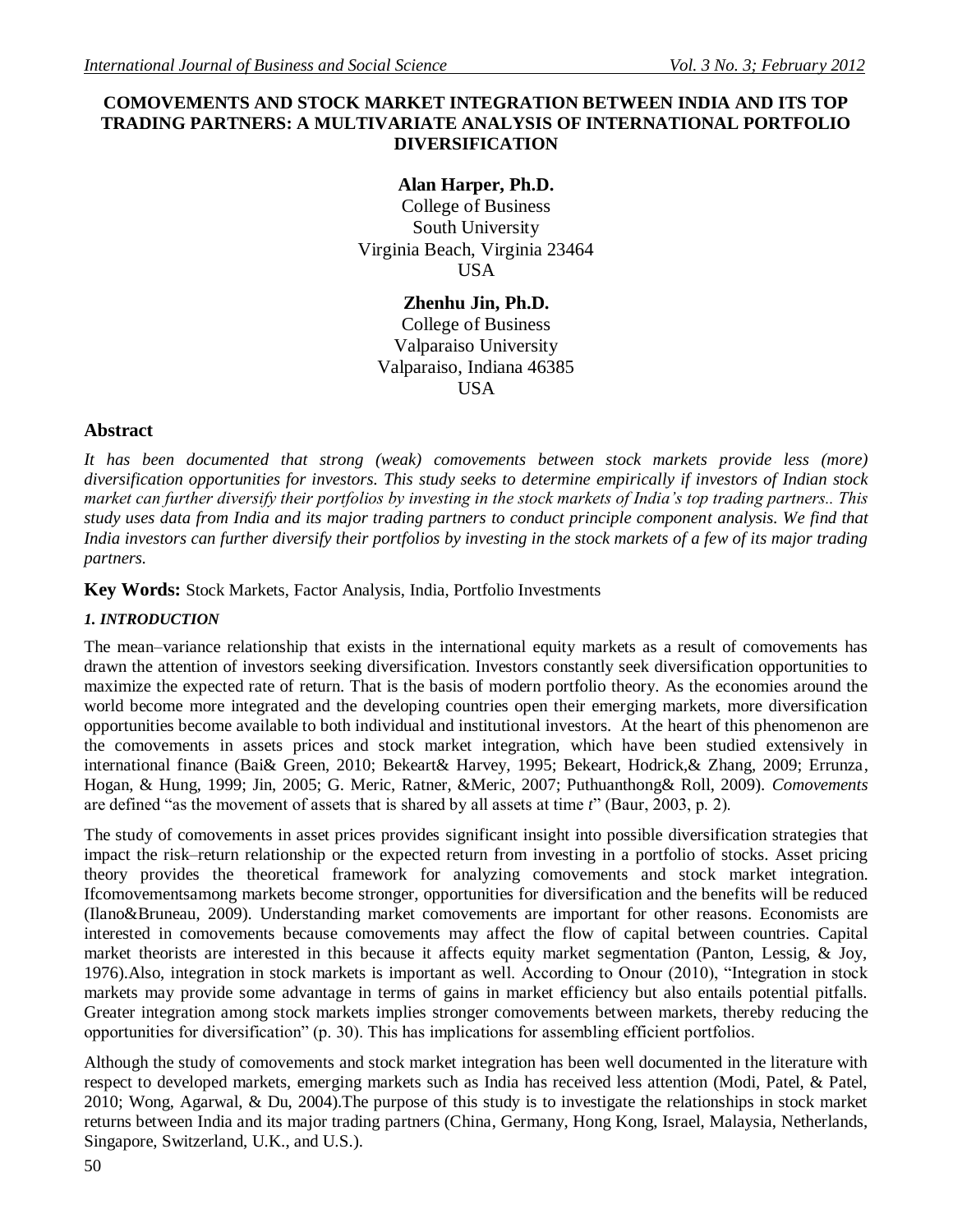We use monthly return data from January 2000 to December 2010. The indexes used in this study are SSE Composite, DAX, HengSeng, SENSEX, TA 100, KLSE, AEX, Strait Times, SSMI, FTSE 100, and S&P 500 from January 2000 to December 2010. Monthly returns of each index are calculated and are used to perform a principle component analysis. The paper is organized as follows. Section 2 presents a brief review of the literature. Section 3 describes the data. Section 4 discusses the methodology. Section 5 discusses the empirical results followed the conclusion.

### *2. LITERATURE REVIEW*

The Indian stock market provides a unique perspective for analyzing comovements and stock market integration because of its burgeoning economy and its subsequent linkages to other economies. For instance, Modi et al. (2010) examined the stock market indices of India, Hong Kong, China, Mexico, Brazil, the UK, and the United States from July 1, 1997, to June 30, 2008. Using a multivariate analysis consisting of cointegration and principal component analysis, they found that low correlations exist between Indian stock markets and Mexico, the UK, and the United States.Modi et al. also found that the lowest correlations exist between the India (SENSEX) and U.S. (NASDAQ) stock exchanges. The implications are that investors can diversify their portfolios by investing in stocks listed on the SENSEX and NASDAQ simultaneously.

Wong et al. (2004) observed this relationship by evaluating the long run and short run relationship and linkages between the Indian Stock Exchange (BSE 200) and the United States (S&P 500), Japan (Nikkei 225), and UK (FTSE 100) from January 1, 1991, to December 31, 2003. Wong et al. found that the Indian stock market is integrated with developed markets and sensitive to dynamics in these markets in the long run. The researchers also found that short-run stock returns in the United States and Japan Granger cause Indian stock markets but not the opposite. Granger causality is a technique that examines the relationship between two or more time series by examining whether times series are cointegrated over both the short and long run. Valadkhani,Chancharat, and Harvie (2008) studied the relationships between the stock market returns of 13 countries using principle component analysis. Monthly data from 1987 to 2007 was examined for correlations using Morgan Stanley Capital International Database. Valadkhaniet al. found that high correlations exist between countries located in the same geographic region primarily Asia. Additionally, correlations were found to be high in developing countries as well.

These findings suggest that geographic and economic development do matter with respect to comovements of stock returns and has implications for financial portfolio diversification and reducing systemic risk. In other words, high correlations depict less diversification opportunities. The implications are that investors should seek diversification opportunities where correlations are low. Likewise, Jin (2005) observed this relationship between Shanghai, Hong Kong, and Taiwan markets. Daily, weekly, and monthly data were retrieved from three indices in host countries from July 1997 to December 2001.The findings revealed that the Hong Kong and Taiwan stock markets are highly correlated while the correlations among Hong Kong, Taiwan, and Shanghai were not, even though economic integration was shown by examining trade. The researcher further suggests that the Chinese government avoid interfering with the market and allow the market to perform accordingly. He also found that the lack of correlation among Shanghai, Hong Kong, and Taiwan depicts that investors are able to diversify their portfolios by investing in Shanghai and Hong Kong or Shanghai and Taiwan stock markets simultaneously. Economic integration allows investors to diversify their portfolios. However, economic integration is not the only factor that affects comovements. Global events and financial crises also affect comovements.

For instance, I. Meric, Ratner, Nygren, and Gulser (2007) compared the comovements of seven Latin American counties with the U.S. and Canadian equity markets 5 years before September 11, 2001, and 5 years after September 11, 2001, using maximum likelihood, principal component analysis (PCA), and Granger causality. They found that equity markets changed significantly pre-September 11 and post-September 11. The PCA indicated that all nine equity markets changed after September 11. I. Meric et al. also found Granger causality depicted that the lead/lag relationship changed significantly after September 11. I. Meric et al. found that diversification benefits diminished after September 2001in these stock markets and reduced the advantages of global portfolio diversification.

### *3. DATA*

The data are monthly stock market total return indexes obtained from Yahoo! Finance. The total return is expressed in U.S. dollars.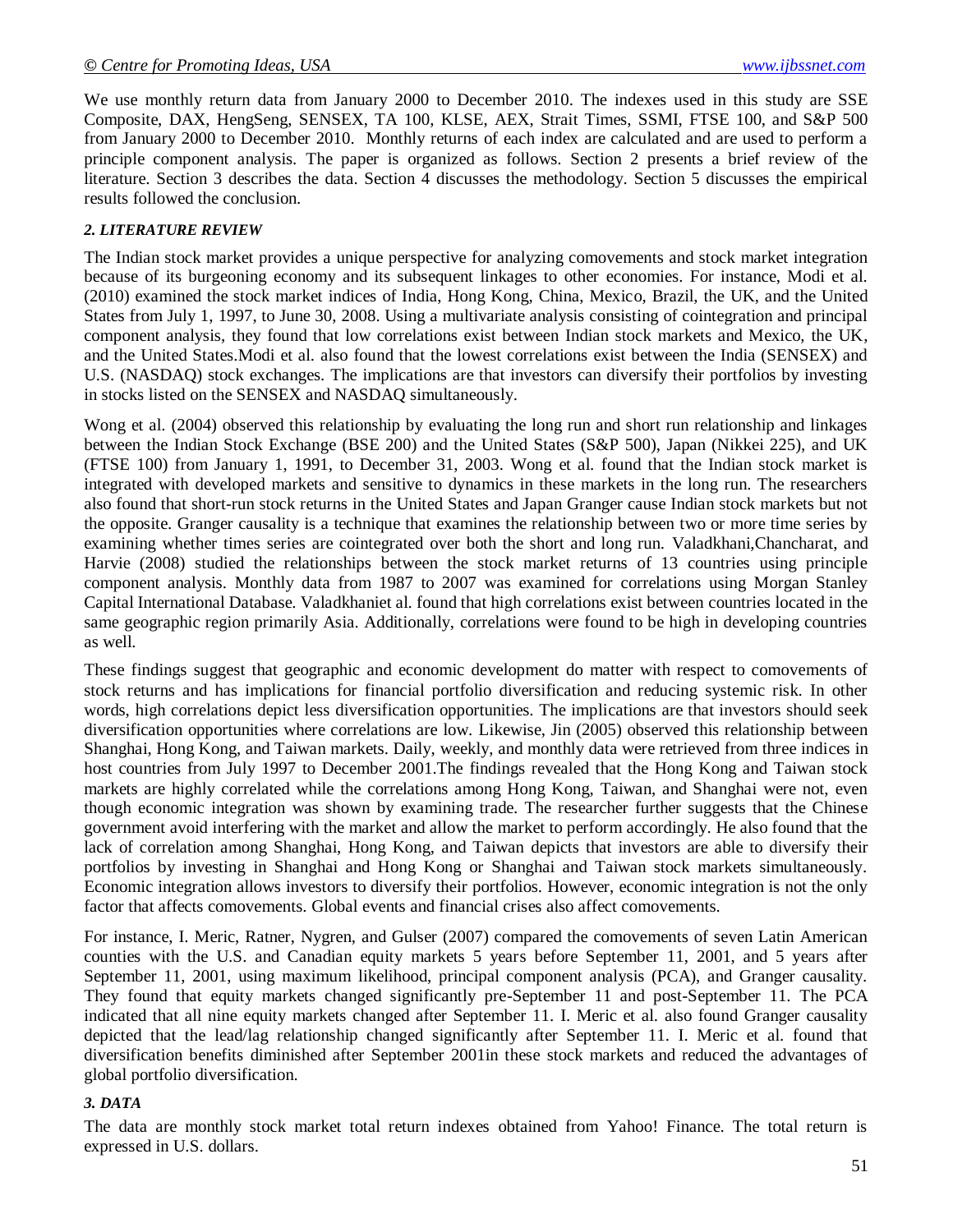The emphasis of the analysis will be placed on Indian stock returns from the U.S. investor perspective in order to make the comparison for diversification benefits in emerging markets. Data is collected from January 2000 to December 2010. All indexes are converted to logarithms. Table 1 illustrates the level of stock market returns between India and its top trading partners. The Indian stock market is highly correlated with Hong Kong at .700 and Singapore at .693. Also, the Indian stock market shares high correlations with Israel at .556, Germany at .552, the Netherlands at .585, the United Kingdom at .574, the United States at .585, Switzerland at .508, and Malaysia at .522. However, the Indian stock market shares a weak correlation with China at .353. The other interesting finding is the existence of high correlations between similar countries in terms of geographical association or economic development. For instance, the correlations between Hong King and Singapore is .748, the Netherlands and Germany is .886, the United Kingdom and the United States is .873, the United Kingdom and Germany is .834, the USA and Germany is .825, and the Netherlands and Switzerland is .812.

|               | China | Sing. | India | HK    | Israel | Germ  | Neth  | UK    | U.S.  | Swit  | Mal   |
|---------------|-------|-------|-------|-------|--------|-------|-------|-------|-------|-------|-------|
| China         | 1.000 | .338  | .353  | .492  | .294   | .288  | .321  | .282  | .342  | .297  | .335  |
| Sing          | .338  | 1.000 | .693  | .748  | .544   | .662  | .710  | .667  | .711  | .588  | .583  |
| India         | .353  | .693  | 1.000 | .700  | .556   | .552  | .585  | .574  | .585  | .508  | .522  |
| HK.           | .492  | .748  | .700  | 1.000 | .582   | .661  | .665  | .679  | .718  | .581  | .553  |
| <b>Israel</b> | .294  | .544  | .556  | .582  | 1.000  | .538  | .561  | .554  | .583  | .511  | .412  |
| Germ          | .288  | .662  | .552  | .661  | .538   | 1.000 | .886  | .834  | .825  | .802  | .479  |
| Nether        | .321  | .710  | .585  | .665  | .561   | .886  | 1.000 | .862  | .801  | .812  | .488  |
| UK.           | .282  | .667  | .574  | .679  | .554   | .834  | .862  | 1.000 | .873  | .799  | .442  |
| U.S.          | .342  | .711  | .585  | .718  | .583   | .825  | .801  | .873  | 1.000 | .773  | .446  |
| Swit          | .297  | .588  | .508  | .581  | .511   | .802  | .812  | .799  | .773  | 1.000 | .358  |
| Mal           | .335  | .583  | .522  | .553  | .412   | .479  | .488  | .442  | .446  | .358  | 1.000 |

|  | Table 1: Correlations between India and Its Top Trading Partners |  |  |  |
|--|------------------------------------------------------------------|--|--|--|
|  |                                                                  |  |  |  |

### *4. METHODOLOGY*

The methodology used in this study replicates prior studies conducted byValadkhani,Chancharat, and Harvie (2008) and Meric, Prober, Eichhorn, and Meric (2009). Both studies relied on principle component analysis to examine comovements. However, this study differs due to different indexes and different sampling frames. The indexes used in this study are SSE Composite, DAX, HengSeng, SENSEX, TA 100, KLSE, AEX, Strait Times, SSMI, FTSE 100, and S&P 500 from January 2000 to December 2010. The stock market indexes are drawn from Yahoo! Finance. Monthly returns of each index are calculated and are used to perform a principle component analysis. The dependent variables will be measured by taking the monthly logarithmic changes  $ln(P_t - P_{t-1})$  in stock market index returns of India and its top trading partners denominated in U.S. dollars, while the independent variables (common factors) are linear estimates of the combinations of the original variables. Where  $P_t$  is the price of a country's stock market index at time*t*, and  $P_{t-1}$  is the price of a country's stock market index at time  $t-1$ . The stock market index returns will be combined into a linear combination which is referred to as the first principal component of the ρ variables. The linear combinations of variables, called factors, account for the variance in the data as a whole."Factor analysis is a statistical technique used to identify a relatively small number of factors that explain observed correlations among variables" (Norusis, 2008, p. 389).

### *5. EMPIRICAL RESULTS*

The first step in conducting a Principle Component Analysis is to perform the Kaiser-Meyer-Olkin (KMO) measure of sampling adequacy.

| Test                             |                    | Result   |
|----------------------------------|--------------------|----------|
| KMO measure of sampling adequacy |                    | .927     |
| Bartlett's test of sphericity    | Approx. chi-square | 1243.790 |
|                                  | Df                 | 55       |
|                                  | Sig.               | .000     |

### **Table 2: KMO Measure and Bartlett's Test**

The results from the KMO depict a measure of .927. A measure close to one confirms that all partial correlation coefficients are small, compared to ordinary correlation coefficients.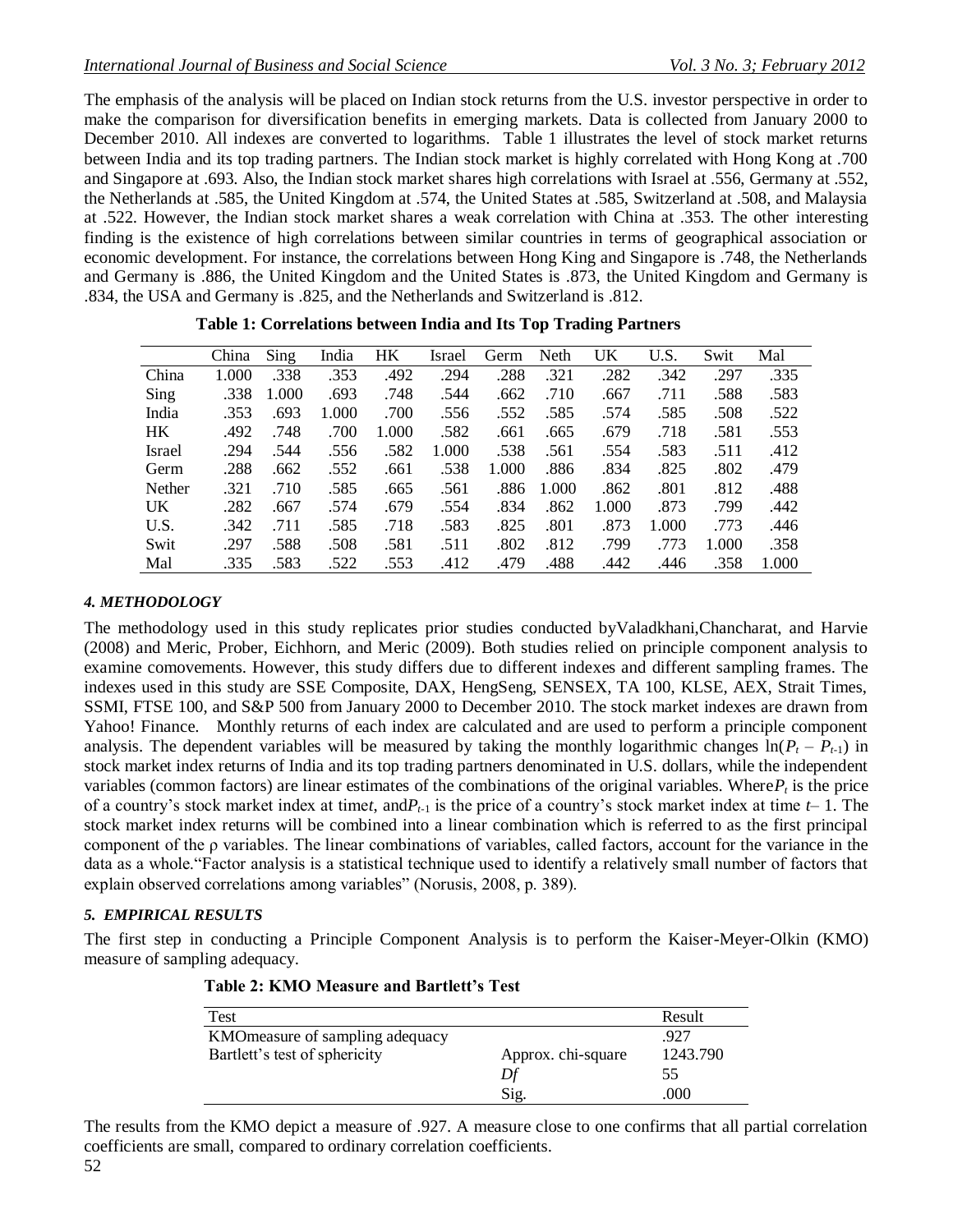According to Kaiser (as cited in Norusis, 2008), measures in the 0.90s are marvelous, in the 0.80s meritorious, in the 0.70s middling, in the 0.60s mediocre, in the 0.50s miserable, and below 0.50 unacceptable. Based on the KMO measure it is reasonable to go ahead with principle component analysis.

In order to investigate the comovement of returns, a principle component analysis is performed. The principle component analysis is a multivariate technique used to reduce a large number of variables that explains the observed correlations among the variables. In order to determine how many factors to keep, an examination of the percentage of variance is performed. Table 3 illustrates the total variance explained by each factor. The total column represents the total variance explained by each factor. The percentage of variance column explains the percentage of each factor. The cumulative percent is the summation of the percentage of variance.For instance, factor 1 has a variance of 6.97, which is 63.38% of the total variance of the 11 components. From the cumulative percent column, one can see that over 50% of the variance is explained by first two factors, 63.38 and 73.28, respectively. The findings from the eigenvalue-greater-than-1 depict that the first two factors were greater than unity. Figure 1 is a depiction of the scree plot as a criterion to determine the number of common factors. The scree plot is a plot that illustrates the total variance associated with each factor. The scree plot confirms that two factors account for a large proportion of the variance. There is a steep drop-off after the second factor, which supports the findings earlier presented by the eigenvalues, that only two common factors explain a large percentage of the variance in stock market returns between India and its top trading partners.

|           |       | Initial eigenvalues    |                    | Extraction<br>loadings | sums               | of<br>squared      |       |                    | Rotation sums of squared loadings |
|-----------|-------|------------------------|--------------------|------------------------|--------------------|--------------------|-------|--------------------|-----------------------------------|
| Component | Total | of<br>$\%$<br>variance | Cumulative<br>$\%$ | Total                  | $%$ of<br>variance | Cumulat<br>ive $%$ | Total | $%$ of<br>variance | Cumulative<br>$\%$                |
|           | 6.972 | 63.381                 | 63.381             | 6.972                  | 63.381             | 63.381             | 5.017 | 45.608             | 45.608                            |
| 2         | 1.089 | 9.897                  | 73.277             | 1.089                  | 9.897              | 73.277             | 3.044 | 27.669             | 73.277                            |
| 3         | .728  | 6.617                  | 79.894             |                        |                    |                    |       |                    |                                   |
| 4         | .577  | 5.246                  | 85.140             |                        |                    |                    |       |                    |                                   |
| 5         | .461  | 4.188                  | 89.328             |                        |                    |                    |       |                    |                                   |
| 6         | .312  | 2.834                  | 92.162             |                        |                    |                    |       |                    |                                   |
| 7         | .245  | 2.229                  | 94.391             |                        |                    |                    |       |                    |                                   |
| 8         | .200  | 1.815                  | 96.206             |                        |                    |                    |       |                    |                                   |
| 9         | .197  | 1.789                  | 97.995             |                        |                    |                    |       |                    |                                   |
| 10        | .140  | 1.276                  | 99.271             |                        |                    |                    |       |                    |                                   |
| 11        | .080  | .729                   | 100.000            |                        |                    |                    |       |                    |                                   |

### **Table 3: Total Variance Explained**

After determining the optimal number of factors, an examination of the component matrix is evaluated. Table 4, the component matrix, depicts that the Indian stock market has a large correlation of .758 with factor 1 and smaller correlation with factor 2. Additionally, the first factor is highly correlated with the stock market returns of the Netherlands at .903, the United States at .898, the United Kingdom at .892, Germany at .886, Hong Kong at .846, Singapore at .838, Switzerland at .827, India at .758, Israel at .701, and Malaysia at .628. Chinese stock market returns had the lowest correlation at .457 for factor 1. The second factor is most highly correlated stock market returns in China at .580, Malaysia at .426, and Hong Kong at.263. The second factor shows a weak correlation associated with the stock returns of Switzerland at  $-.343$ , the United Kingdom at  $-.288$ , the Netherlands at –.242, and the United States at –.200.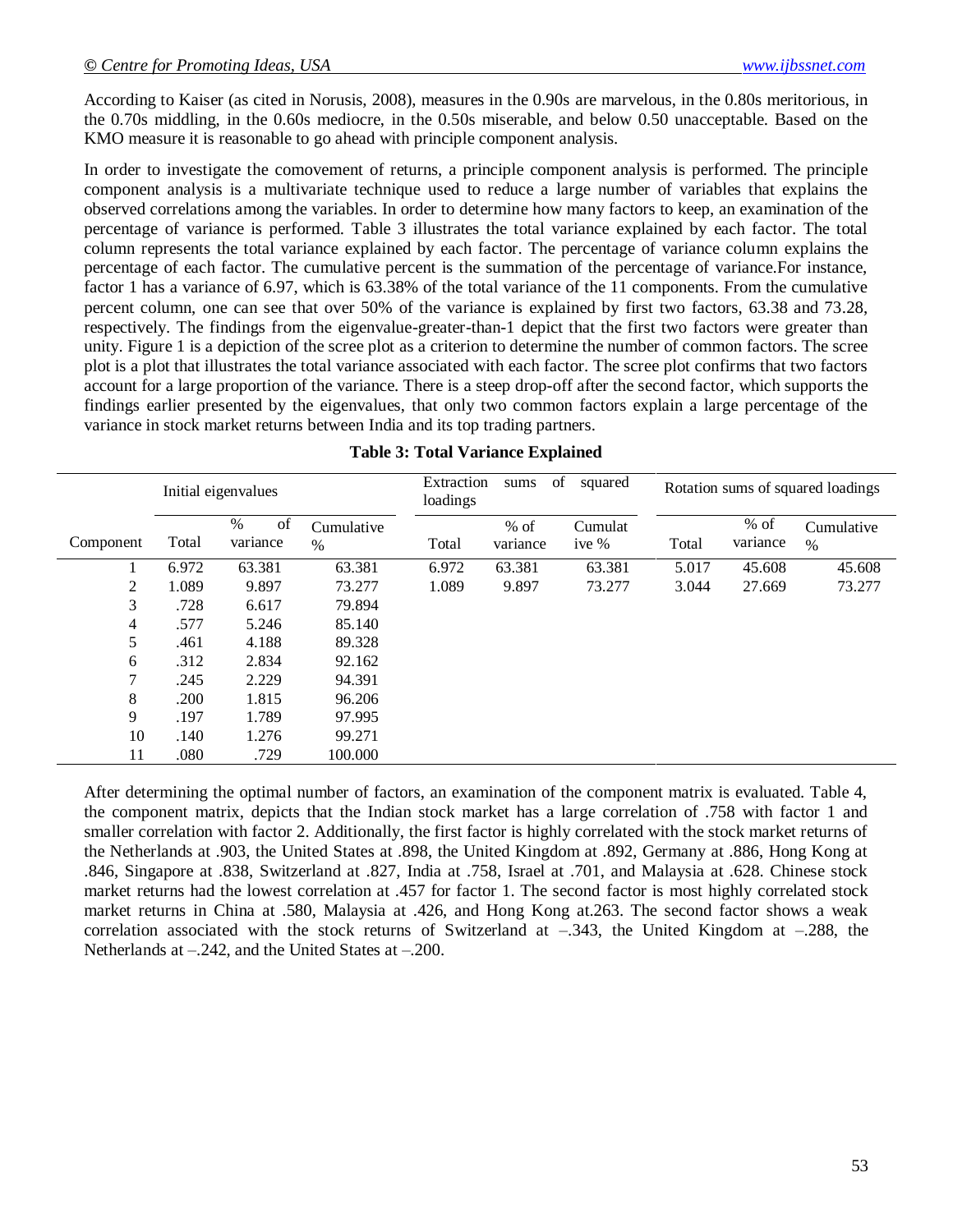

#### **Figure 1**

Table 5 illustrates the communalities between India and its top trading partners. For example, consider the component matrix from Table 4. Factor 1 explains .758 of Indian stock returns, while factor 2 explains .296.The value associated with the communality of Indian stock returns is .662 (see Table 5). This is computed by squaring both factors 1 and 2 and adding the outcomes together. For instance,  $.758^2 + .296^2 = .662$ . According to Norusis (2008),"the proportion of variance explained by the common factors is called the communality of variables.

|  | <b>Table 4: Component Matrix</b> |  |
|--|----------------------------------|--|
|--|----------------------------------|--|

|               | Component |         |  |  |
|---------------|-----------|---------|--|--|
| Country       | 1         | 2       |  |  |
| Netherlands   | .903      | $-.242$ |  |  |
| U.S.          | .898      | $-.200$ |  |  |
| UK            | .892      | $-.288$ |  |  |
| Germany       | .886      | $-.280$ |  |  |
| <b>HK</b>     | .846      | .263    |  |  |
| Singapore     | .838      | .153    |  |  |
| Switzerland   | .827      | $-.343$ |  |  |
| India         | .758      | .296    |  |  |
| <b>Israel</b> | .701      | .111    |  |  |
| Malaysia      | .628      | .426    |  |  |
| China         | .457      | .580    |  |  |

*Note.* Extraction method: Principal component analysis. <sup>a</sup>Two components extracted.

Communalities can range from 0 to 1, with 0 indicating the common factors don't explain any variance and 1 indicating the opposite" (p. 406). Viewing the results in Table 5 all initial communalities have a value of 1, indicating that the common factors explain all of the variance in stock market returns between India and its top trading partners.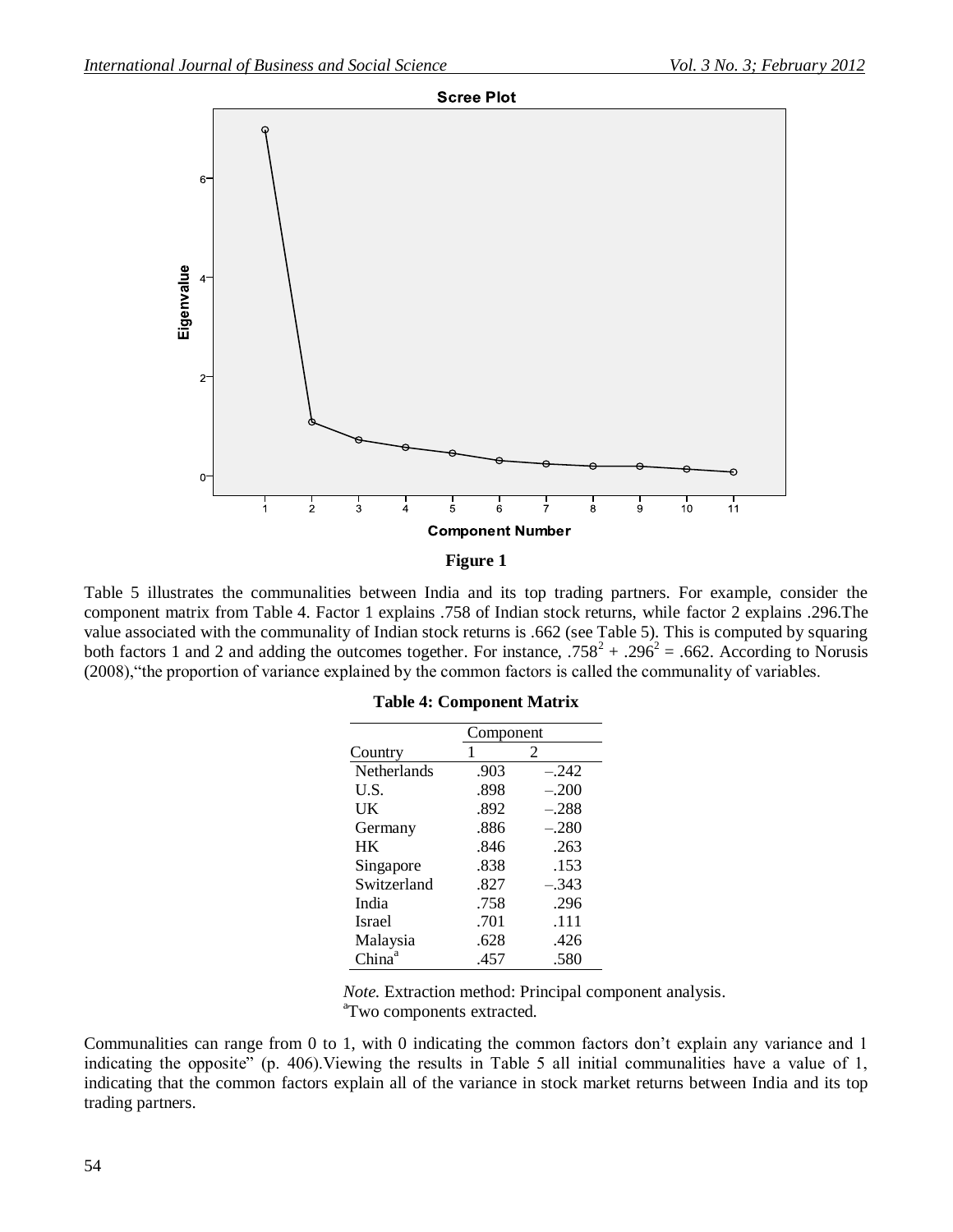| Country            | Initial | Extraction |
|--------------------|---------|------------|
| China              | 1.000   | .546       |
| Singapore          | 1.000   | .726       |
| India              | 1.000   | .662       |
| HK                 | 1.000   | .785       |
| <b>Israel</b>      | 1.000   | .503       |
| Germany            | 1.000   | .863       |
| <b>Netherlands</b> | 1.000   | .873       |
| UK                 | 1.000   | .878       |
| U.S.               | 1.000   | .846       |
| Switzerland        | 1.000   | .801       |
| Malaysia           | 1.000   | .576       |

#### **Table 5: Communalities**

*Note.* Extraction method: Principal component analysis.

Next, therotated component matrix is computed. Table 6 presents the results from the rotated component matrix. The findings revealed that the first factor has relatively large weights for the United Kingdom, Germany, the Netherlands, Switzerland and the United States (.895, .885, .877, and .849, respectively). This indicates that these stock markets are highly correlated and including them in the same portfolio would not provide good diversification benefit. The second factor has relatively high weights for China, Malaysia, Hong Kong, India, and Singapore (.738, .710, .703, .679, and .609, respectively). This indicates that these stock markets are highly correlated and including them in the same portfolio would not provide good diversification benefit.To maximize portfolio diversification benefit, investors in stock markets with high factor loadings in principle component 1 can diversify into stock markets with high factor loadings in principle component 2.

|  |  | <b>Table 6: Rotated Component Matrix</b> |
|--|--|------------------------------------------|
|--|--|------------------------------------------|

|                      | Component |      |  |
|----------------------|-----------|------|--|
| Country              |           | 2    |  |
| UK <sup>a</sup>      | .895      | .278 |  |
| Germany <sup>a</sup> | .885      | .282 |  |
| Netherlands          | .877      | .322 |  |
| Switzerland          | .873      | .197 |  |
| U.S.                 | .849      | .355 |  |
| <b>Israel</b>        | .509      | .494 |  |
| China                | .039      | .738 |  |
| Malaysia             | .267      | .710 |  |
| <b>HK</b>            | .540      | .703 |  |
| India                | .448      | .679 |  |
| Singapore            | .597      | .609 |  |

*Note.* Extraction method: Principal component analysis. Rotation method: Varimax with Kaiser normalization.

<sup>a</sup>Rotation converged in three iterations.

The first factor has low relatively low weights for Israel, China, Malaysia, Hong Kong, India, and Switzerland (.509, .039, .267, .540, .448, and .597, respectively) and the second factor has relatively low weights for the United Kingdom, Germany, the Netherlands, Switzerland, and the United States (.278, .282, .322, .197, and .355, respectively). Investors can achieve substantial portfolio diversification benefits by investing in different principle components with low weights. The implications are that investors seeking to maximize the benefits associated with portfolio diversification can do so by investing in the Indian stock market and the stock markets in Germany, the Netherlands, the United Kingdom, Switzerland, and the United States, respectively.

#### *6. CONCLUSION*

The key findings from this study are that investors can maximize their returns and reduce their risks by investing in India and a few of its top trading partners.